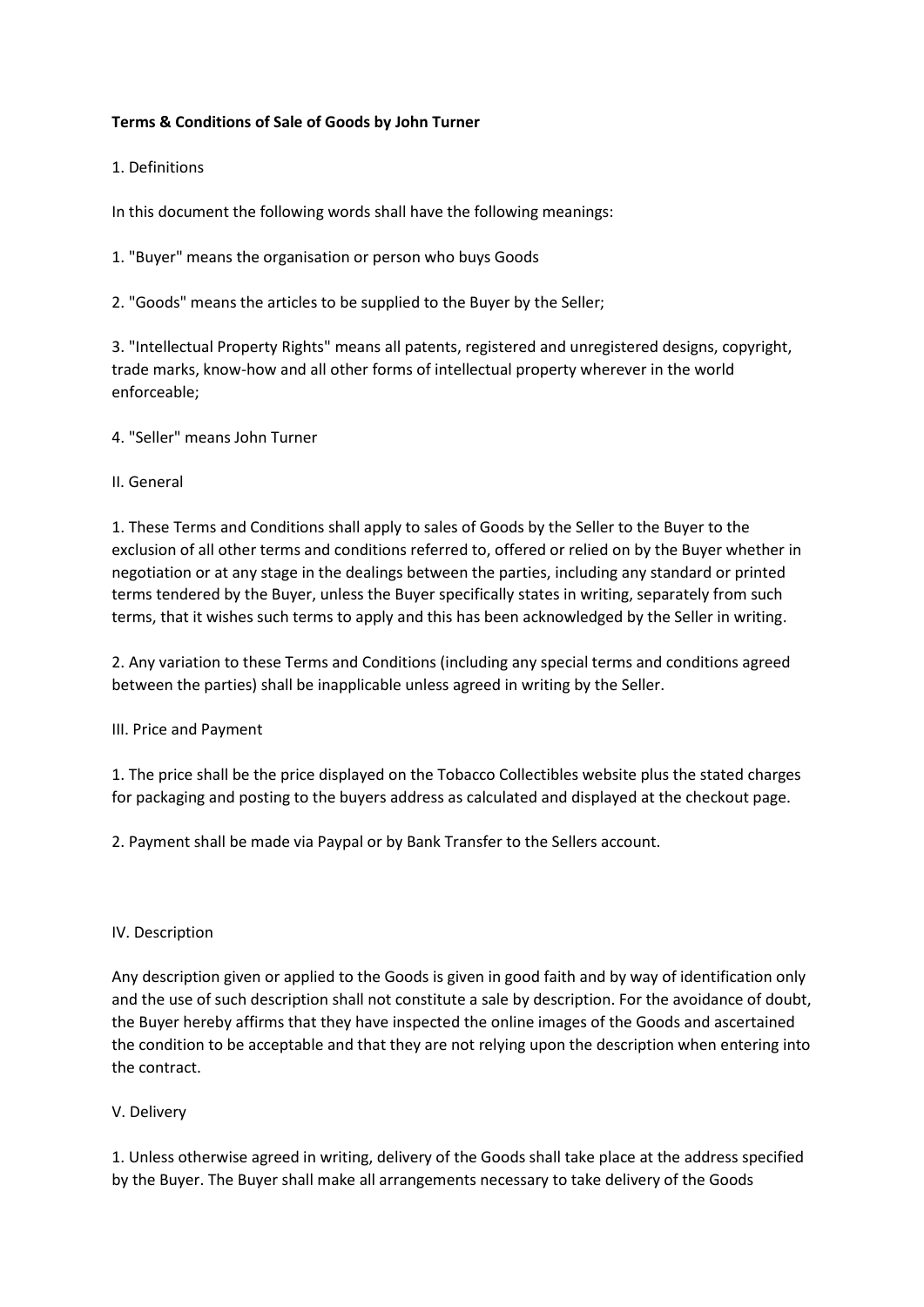whenever they are tendered for delivery.

2. Delivery will be made by the Royal Mail using the Small Parcel delivery service selected by the Buyer at the checkout.

3. The Seller will send an advisory "Order dispatched" email to the Buyer on the day of dispatch.

4. If the Seller is unable to deliver the Goods because of actions or circumstances under the control of the Buyer, the Goods may be returned to the Seller by the Royal Mail.

5. In this event goods being returned to sender, the order will be automatically cancelled and the Buyer will be credited with the amount paid for the goods LESS the cost of postage & packaging which will not be returned. The goods will be made available for sale on the Tobacco Collectibles website and may be re-purchased if still required.

6. Any claims for non-delivery, damages, shortages or over deliveries should be reported to the Seller within 7 days of date of dispatch.

## VI. RISK

Risk in the Goods shall pass to the Buyer upon dispatch of the goods. Proof of posting to the Buyers address will be provided upon request.

## TITLE

Title in the Goods shall not pass to the Buyer until the Seller has been paid in full for the Goods.

### VII. RETURN OF GOODS

1. All goods are sold on a firm sale basis, i.e. the Seller will not take back any goods not required by the Buyer, unless otherwise agreed, in which case the following terms apply.

2. Any returns must be authorised in writing by the Seller before any credit will be given.

3. Where the Seller agrees to accept the return of goods that are not damaged the Buyer will be responsible for the cost of carriage and will ensure that they are carefully packaged to avoid any damage in transit. The Seller will not be obliged to accept any goods that are damaged in any way.

4. Credit of amounts due or paid in will only be given for goods that are in saleable condition.

### VIII. LIMITATION OF LIABILITY

1. The Seller shall not be liable for any loss or damage suffered by the Buyer in excess of the purchase price.

### IX. INTELLECTUAL PROPERTY RIGHTS

All Intellectual Property Rights produced from or arising as a result of the performance of this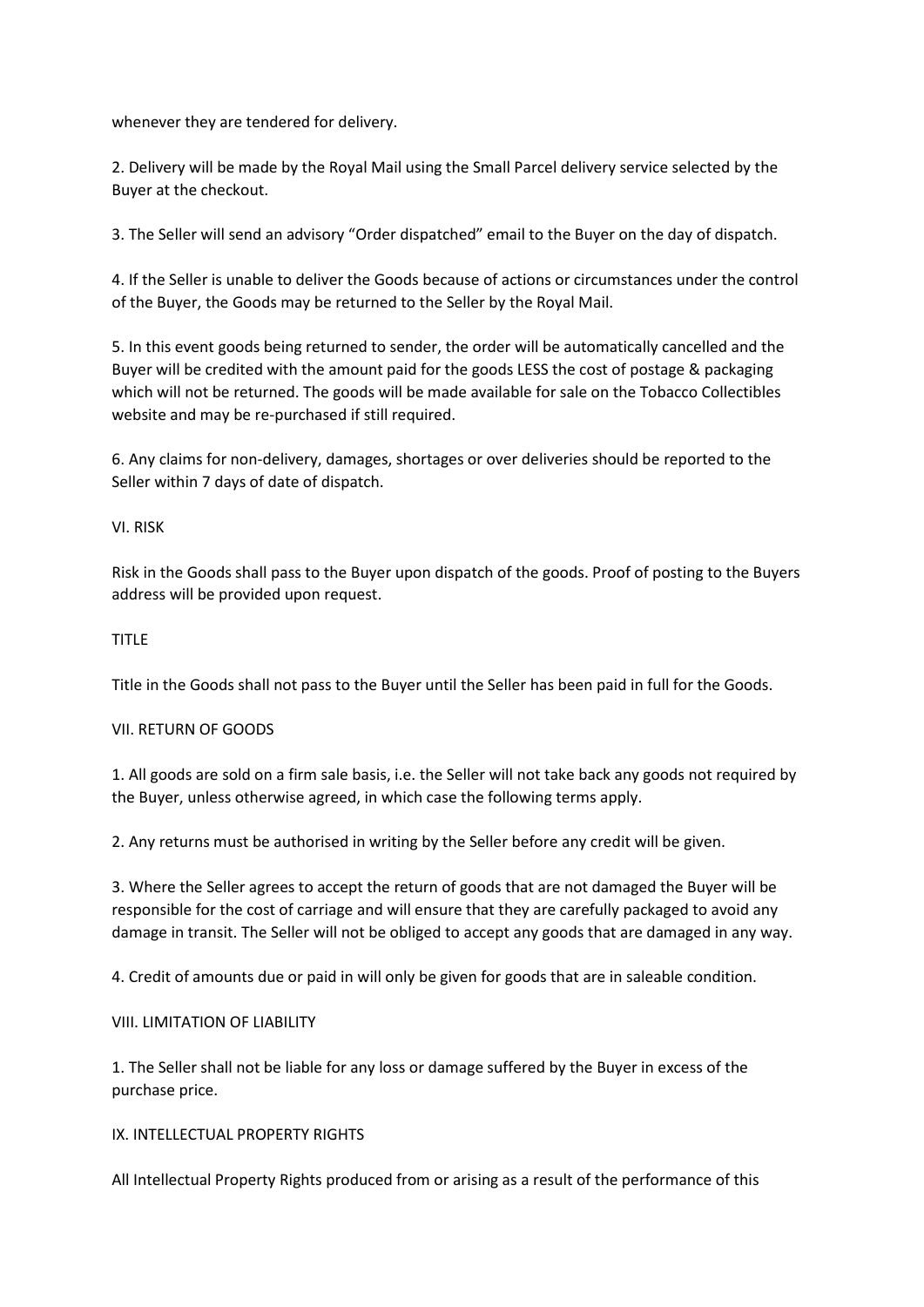Agreement shall, so far as not already vested, become the absolute property of the Seller, and the Buyer shall do all that is reasonably necessary to ensure that such rights vest in the Seller by the execution of appropriate instruments or the making of agreements with third parties.

# X. FORCE MAJEURE

The Seller shall not be liable for any delay or failure to perform any of its obligations if the delay or failure results from events or circumstances outside its reasonable control, including but not limited to acts of God, strikes, lock outs, accidents, war, fire, breakdown of plant or machinery or shortage or unavailability of raw materials from a natural source of supply, and the Seller shall be entitled to a reasonable extension of its obligations. If the delay persists for such time as the Seller considers unreasonable, it may, without liability on its part, terminate the contract.

### XI. RELATIONSHIP OF PARTIES

Nothing contained in these Terms and Conditions shall be construed as establishing or implying any partnership or joint venture between the parties and nothing in these Terms and Conditions shall be deemed to construe either of the parties as the agent of the other.

## XII. ASSIGNMENT AND SUB-CONTRACTING

The contract between the Buyer and Seller for the sale of Goods shall not be assigned or transferred, nor the performance of any obligation sub-contracted, in either case by the Buyer, without the prior written consent of the Seller.

### XIII. WAIVER

The failure by either party to enforce at any time or for any period any one or more of the Terms and Conditions herein shall not be a waiver of them or of the right at any time subsequently to enforce all Terms and Conditions of this Agreement.

### XIV. SEVERABILITY

If any term or provision of these Terms and Conditions is held invalid, illegal or unenforceable for any reason by any court of competent jurisdiction such provision shall be severed and the remainder of the provisions hereof shall continue in full force and effect as if these Terms and Conditions had been agreed with the invalid, illegal or unenforceable provision eliminated.

### XV. GOVERNING LAW AND JURISDICTION

This Agreement shall be governed by and construed in accordance with the laws of England and the parties hereby submit to the exclusive jurisdiction of the English courts.

### **Privacy Policy**

My Privacy Policy tells you what will happen to any personal data that you provide to me as a result of using this website.